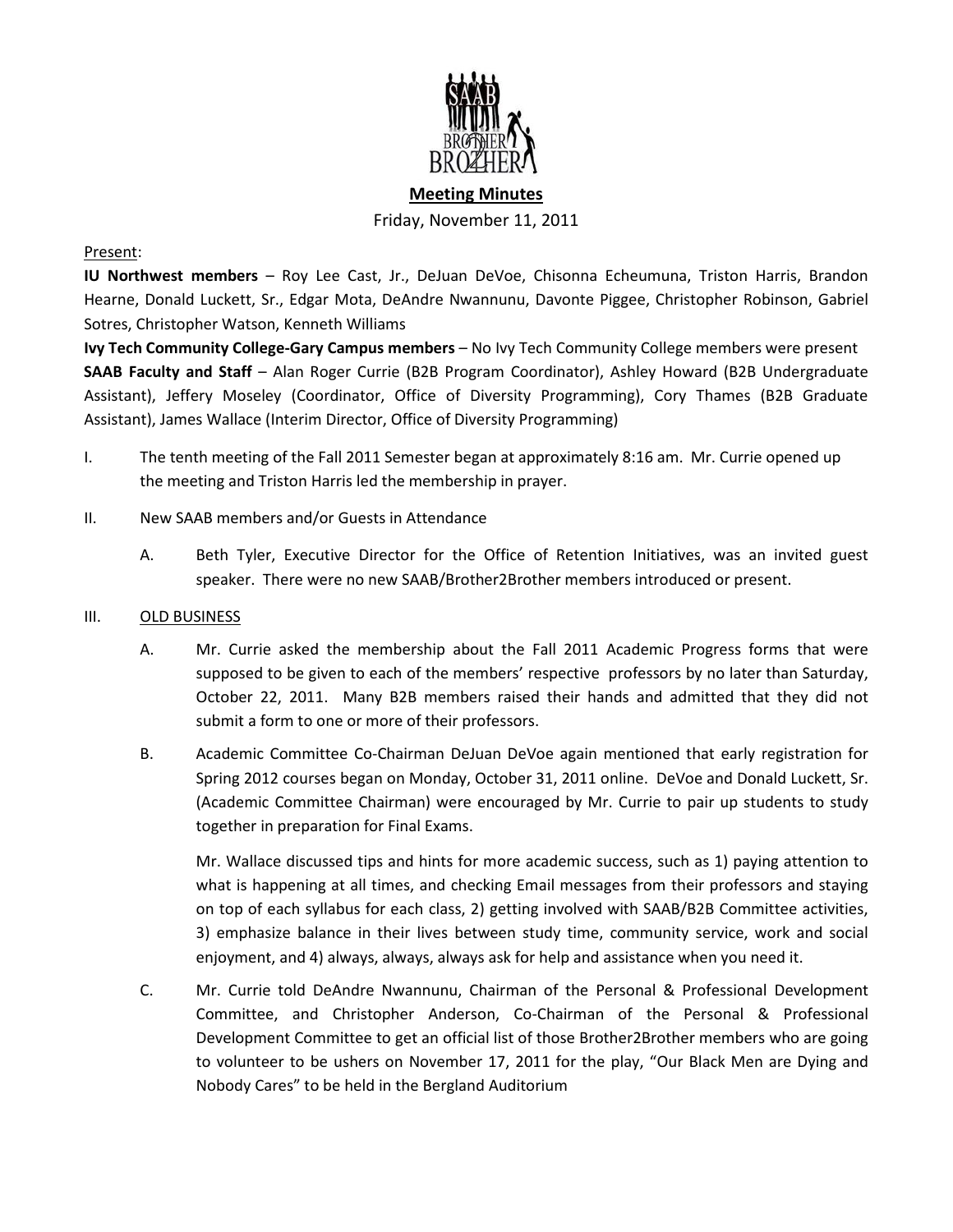- D. Brandon Hearne, Co-Chairman of the Spiritual Enrichment & Social Activities Committee, said that the SAAB / Brother2Brother Thanksgiving get-together will be at Steel City Buffet & Grill on Fifth Avenue in Gary on Sunday, November 20, 2011 between 3:00pm and 6:00pm. The cost will be \$13.95 for each member. Mr. Wallace said if any member has challenges paying for their own meal, he would offer to assist them in any way he could.
- E. Mr. Wallace encouraged the members to start preparing a 30-45 minute presentation for when they visit Lew Wallace and speak to the middle school and high school students there. Possible dates for presentations right now are Monday, November 28, 2011 and Wednesday, January 4, 2012.
- F. Mr. Currie asked that members who attended the 2011 Men & Women of Color Leadership Conference offer their thoughts and reflections on the weekend. An article is to be featured in the IU Northwest RedHawk Review Newspaper about the Conference.

# IV. NEW BUSINESS

- A. Beth Tyler, Executive Director for the Office of Retention Initiatives, spoke to the membership about what she does for the campus, and how she can provide assistance to each of the SAAB / B2B members regarding their academic progress, and how they are receiving their academic advising. Ms. Tyler mentioned that she is having a session about academic advising on Thursday, November 17, 2011 @ 10:00 AM in Library Conference Center 105 A/B/C
- B. Mr. Wallace is having a Brown Bag Lunch Session on Wednesday, November 16, 2011 at 12 Noon in Hawthorn Hall, Room 107 featuring Barbara Bullock. Mr. Wallace explained about the S.A.P. (Satisfactory Academic Progress) and how it affects financial aid for students. More information about S.A.P. can be found on the IU Northwest main website on the Financial Aid department's page.
- C. Mr. Wallace also encouraged as many SAAB / B2B members as possible to help out with the Embassies of Christ Food Drive on either Saturday, November 19, 2011 and/or Sunday, November 20, 2011. Mr. Wallace suggested that many members help out on Sunday, and then right afterward, go the SAAB / Brother2Brother Thanksgiving Get-Together at the Steel City Buffet & Grill at 3:00 PM.
- D. Mr. Wallace discussed the idea of the Financial Affairs and Money Management Committee inviting Credit Expert Ms. Darrolyn Sharp to speak to the membership about developing and maintaining a good credit score. Ideally, Mr. Wallace would like to have her come once before the end of the Fall 2011 semester ends, and then once more during the Spring 2012 semester. Henry Powell put forth a motion for the membership to use B2B funds to pay for her to come; The motion was seconded by Donald Luckett, Sr. The motion passed unanimously.
- E. Mr. Currie announced that SAAB / Brother2Brother President Kehinda Pryor had dropped out of school for the Fall 2011 semester, and no longer would be able to serve as President of the B2B Program. Vice-President Roy Lee Cast, Jr. will lead the meetings for the remainder of the Fall 2011 semester, and then a new President will be elected during the first or second meeting of the Spring 2012 semester.